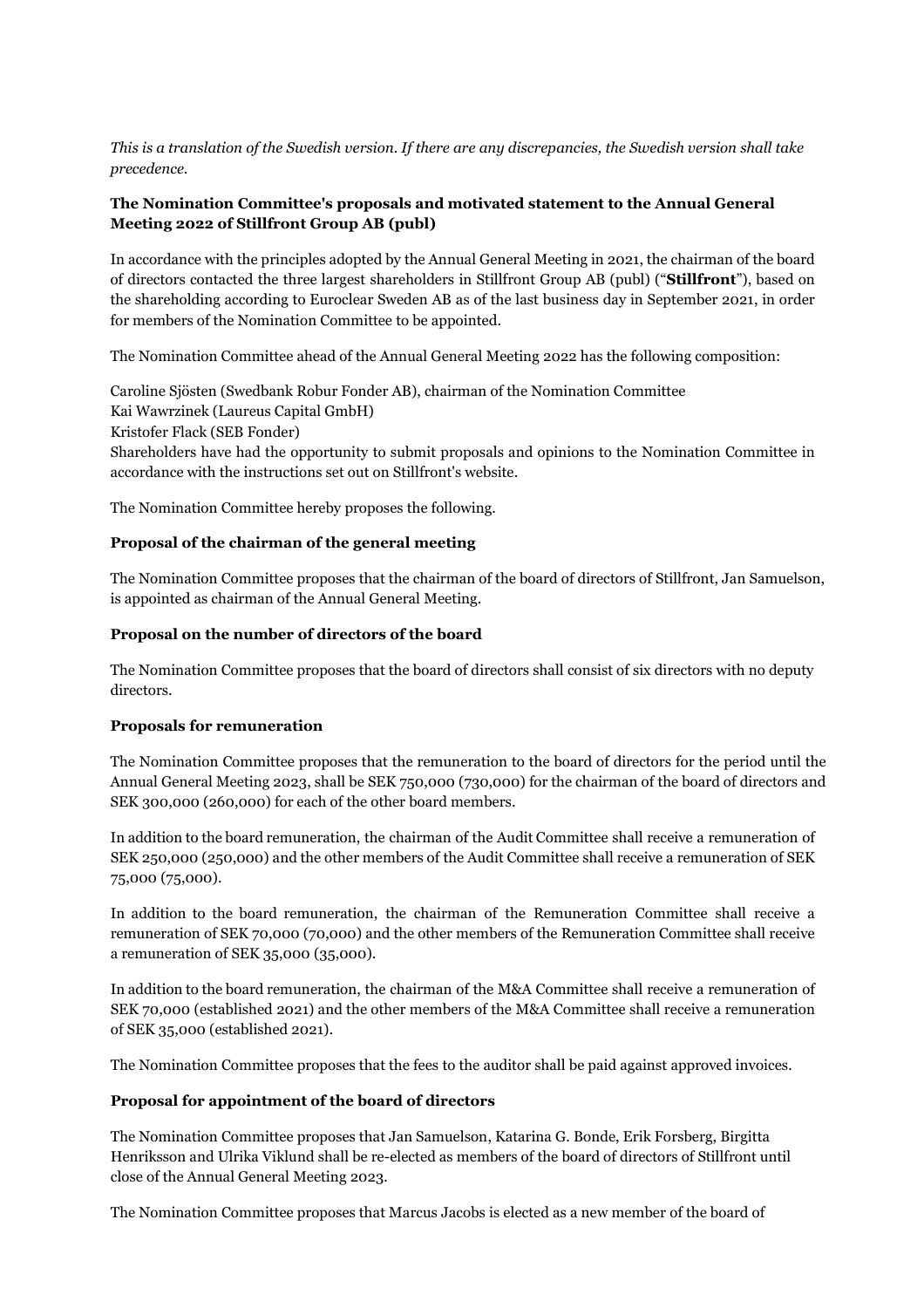directors of Stillfront until close of the Annual General Meeting 2023. Marcus Jacobs brings extensive commercial- and strategic experience from the gaming industry, in which he has been active for over 25 years. Marcus Jacobs has i.a. been part of the executive management of King for seven years, focusing on mobile games and F2P.

Kai Wawrzinek has informed the Nomination Committee that he will not be available for re-election at the Annual General Meeting.

The Nomination Committee proposes that Jan Samuelson shall be re-elected as chairman of the board of directors of Stillfront until the close of the Annual General Meeting 2023.

A presentation of the proposed members of the board of directors, including an assessment of their independence in relation to the company, its senior management and major shareholders, is available in Appendix 1.

### **Proposal for appointment of auditor**

The Nomination Committee proposes re-election of the auditing firm Öhrlings PricewaterhouseCoopers AB. Öhrlings PricewaterhouseCoopers AB has declared that, if the general meeting resolves in accordance with the proposal, Nicklas Kullberg will continue as auditor in charge. The Nomination Committee's proposal corresponds to the recommendation of the audit committee.

#### **Proposal for resolution on the Nomination Committee**

The Nomination Committee proposes that the principles for appointment of the members of the Nomination Committee as set out in Appendix 2, shall be adopted by the Annual General Meeting.

#### **Description of the Nomination Committee's work ahead of the General Meeting 2022**

As of 18 February 2022, the Nomination Committee has held six meetings, in advance of the Annual General Meeting 2022, at which minutes have been kept. In addition to these meetings, additional contacts have been held on an on-going basis when necessary. The Nomination Committee has worked in accordance with the requirements set out in the Swedish Corporate Governance Code (the "**Code**") and the principles adopted at the Annual General Meeting 2021. The Nomination Committee has in its work applied section 4.1 of the Code as its diversity policy. Further, the Nomination Committee considers it important that the proposed board members can devote the necessary time required to fulfil their respective tasks in the board and the Nomination Committee has therefore reviewed the results of the board members' evaluation of the board work and have had individual meetings with the current board members.

The Nomination Committee has had contacts with the Chairman of the Audit Committee for evaluation of the quality and efficiency of the auditor's work as well as to receive the Audit Committee's recommendation in relation to the proposal of auditor and auditor remuneration.

The proposals for new board members received by the Nomination Committee from shareholders have been taken into consideration during the Nomination Committee's work. Further, the Nomination Committee has engaged a reputable director recruitment agency in the search of a new board member.

#### **The Nomination Committee's motivated statement regarding its proposals**

#### *The Nomination Committee's assessments regarding the proposed board composition*

The Nomination Committee has, when preparing its proposals to the Annual General Meeting, considered i.a. that the board of directors shall have a composition appropriate to Stillfront's operations, phase of development, strategy as well as that the proposed board of directors collectively meets set gender balance, and diversity objectives and has a breadth of qualifications and experiences, including gaming industry knowledge. The Nomination Committee has furthermore discussed the importance of a continued focus on the company's sustainability work and hence experience within this field has been considered.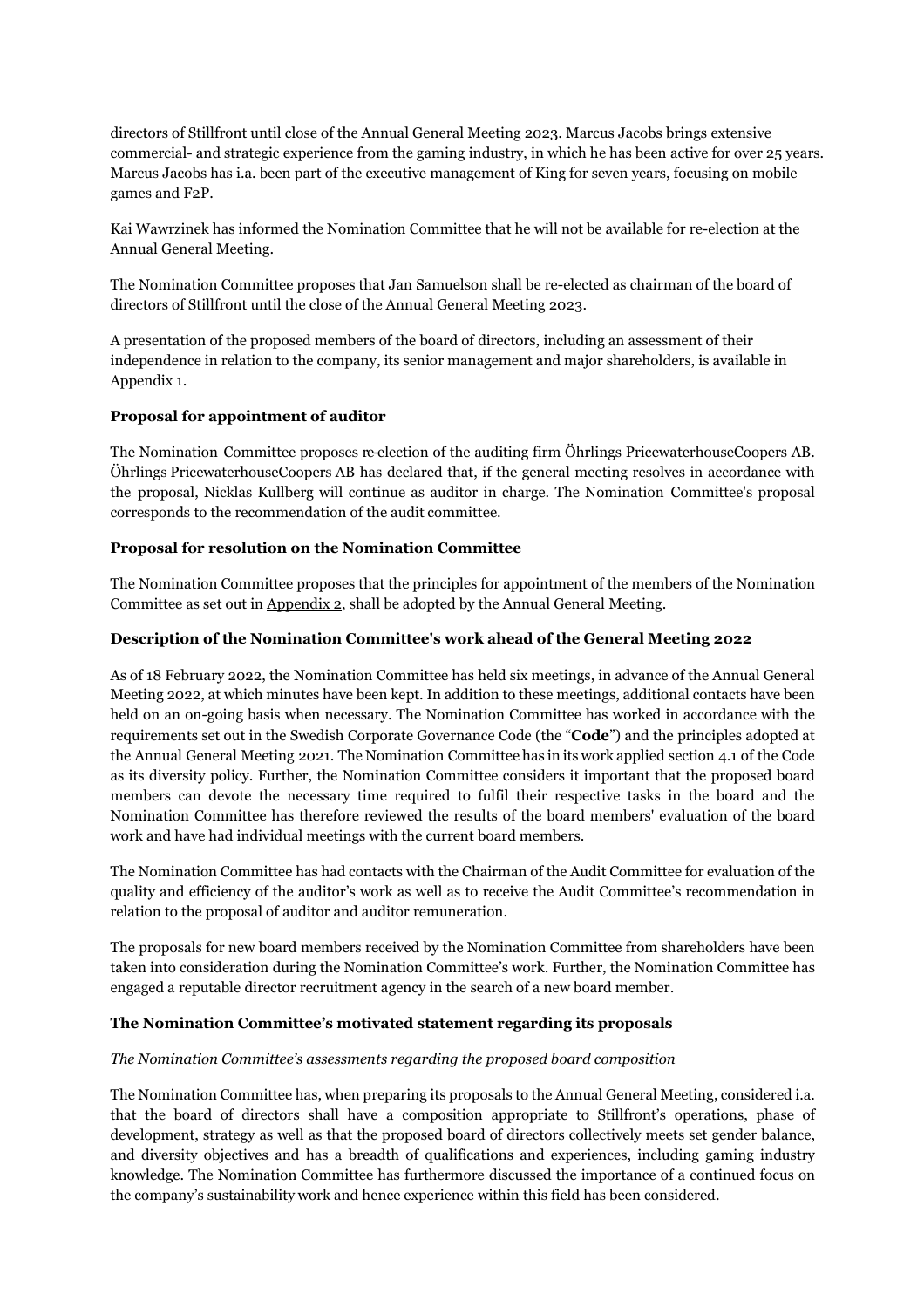All board assignments in the company are to be based on merit with the prime consideration being to maintain and enhance the board's overall competence and functioning as an efficient decision-making and sound governance body. The Nomination Committee's opinion is that the proposed board has a good balance of qualifications and experiences within areas of importance to the company, such as gaming industry knowledge and financial, operational, corporate governance, capital market and sustainability expertise.

The proposed board of directors has an even gender balance which complies with the objective set out in the Code and the Nomination Committee assesses that there is a satisfactory diversity and scope among the proposed board members in terms of age, experience and background. The Nomination Committee has noted from the evaluation of the board of directors' work that the board members have a high board meeting attendance and that they are well prepared at the meetings.

#### *The Nomination Committee's assessment regarding the proposed board members' independence*

According to the Code, a majority of the members of the board of directors elected by the general meeting are to be independent of the company and its senior management. At least two of the members of the board of directors who are independent of the company and its senior management are also to be independent in relation to the company's major shareholders.

The Nomination Committee's opinion is that the proposed board fulfils the requirements pursuant to the Code regarding board members' independence.

#### *The Nomination Committee's assessment regarding the proposed board remuneration*

The Nomination Committee asserts that the remuneration levels shall be in line with market board remuneration in order to ensure that Stillfront can attract and retain board members with the relevant qualifications. The Nomination Committee has benchmarked its remuneration proposal on an evaluation of board remunerations regarding comparable companies in Sweden.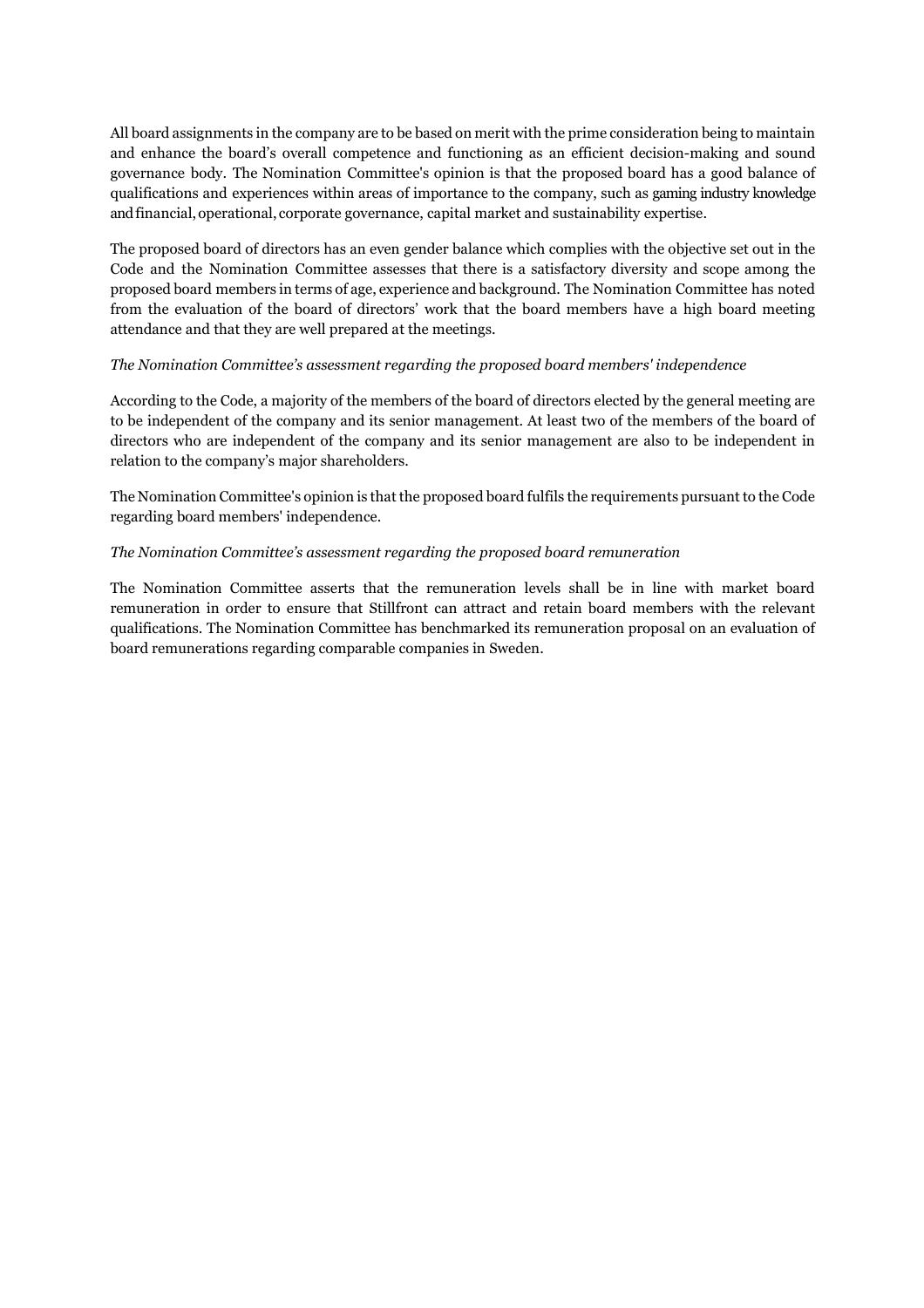# **APPENDIX 1 Presentation of the proposed board members (incl. assessment of independence)**

#### **Jan Samuelson, born 1963**

#### *Chairman of the Board of Directors since 2018.*

**Experience:** B.Sc. Finance, Stockholm School of Economics, Sweden. LL.M Master of Laws, Stockholm University, Sweden. Senior partner and founder of Accent Equity Partners AB and SVP EF Travel at EF Education First. Management Consultant at Carta Corporate Advisors AB and Indevo AB.

**Current assignments:** Board member and Chairman of Sdiptech AB (publ), Sdip A AB and Sdip Holdings AB. Board member of Saltå Kvarn Aktiebolag, Independia Invest AB, Independia AB and Business Partner Sweden AB. Deputy Board member of EF-Gruppen AB.

**Previous assignments (last five years):** Board member and Chairman of Resurs Bank Aktiebolag, Resurs Holding AB (publ), Saltå Kvarn Aktiebolag and Tigerholm Group AB. Board member of Todavia AB and Bostadsrättsföreningen August Blanche.

**Independent in relation to the company and the company management***:* Yes. **Independent in relation to the major shareholders:** Yes.

**Holdings:** 260,000 shares. Bond holding corresponding to SEK 2,500,000 through the wholly-owned company Independia AB.

### **Erik Forsberg, born 1971**

### *Board member since 2018.*

**Experience:** M.Sc. Business and Administration, Stockholm School of Economics, Sweden. CFO Intrum AB, CFO Cision AB and Business Area CFO, Group Treasurer and Business Controller of EF Education.

**Current assignments:** Board member of Kindred Group Plc and Enento Group Plc. Board member and owner of Deltalite AB. Chairman of the Board of Collectia Group (Care DK Bidco Aps). Various consultancy assignments.

**Previous assignments (last five years):** CEO and Board member of Lndrff International AB. Board member of Opus Group AB (publ), Intrum Justitia International Aktiebolag, Intrum Holding AB, Lindorff Sverige Holding AB, Indif AB and Avarda AB. Deputy board member of Lantella Ledarskap AB.

**Independent in relation to the company and the company management:** Yes.

# **Independent in relation to the major shareholders:** Yes.

**Holdings***:* 32,500 shares. Bond holding corresponding to SEK 1,250,000.

# **Birgitta Henriksson, born 1963**

#### *Board member since 2017.*

**Experience:** Bachelor's degree, Economics and Business Administration, Uppsala University, Sweden. Partner of Fogel & Partners and Brunswick Group. Head of Investor Relations and Corporate Communications at Carnegie Investment Bank.

**Current assignments:** Board member of Sdiptech AB (publ) and Ideella föreningen Storasyster with company name Storasyster.

**Previous assignments (last five years):** Partner of Brunswick Group.

**Independent in relation to the company and the company management***:* Yes.

# **Independent in relation to the major shareholders:** Yes.

**Holdings***:* 37,050shares.

# **Ulrika Viklund, born 1981**

*Board member since 2017.*

**Experience:** B.Sc., Mittuniversitetet, Sweden. Systems Development and Project Management, Amsterdam University of Applied Sciences, Netherlands. General Manager of Magine Consumer Group Global AB and several assignments within the Magine group. CEO of Plejmo and Director International Growth for Spotify. **Current assignments:** Board member and Chairman of the Board of Idea2Innovation Sweden AB and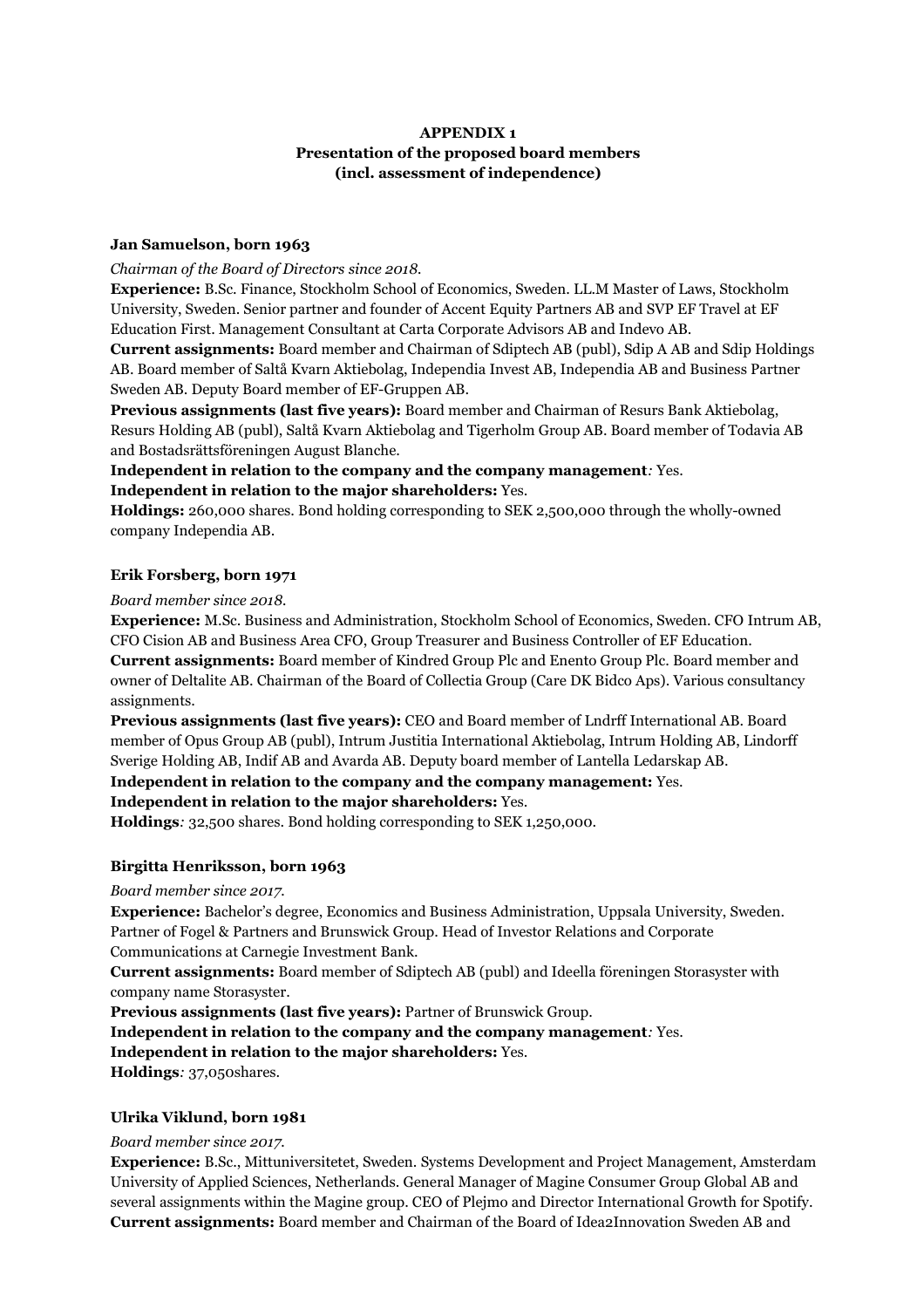Spektrumare AB. Board member of Nextory AB, Spira Globalt AB and E14 Invest AB. Board member of House Be AB, House Be i Västernorrland AB, House Be i Åre AB, House Be i Umeå AB, House Be i Skellefteå AB and Adgie Consulting AB.

**Previous assignments (last five years):** CEO of film2home AB. Chairman of the Board of House Be i Åre AB. Board member of My Academy Sweden AB, CancerRehab Fonden, GodEl i Sverige AB and Åre Corporate Finance AB. Deputy managing director of House Be AB and Magine Holding AB.

**Independent in relation to the company and the company management:** Yes.

**Independent in relation to the major shareholders***:* Yes.

**Holdings:** 650shares owned by Adgie Consulting AB, of which 50 per cent is owned by Ulrika Viklund.

#### **Katarina Bonde, born 1958**

#### *Board member since 2018.*

**Experience:** M.Sc. Physics and Mathematics, KTH Royal Institute of Technology, Sweden. Mathematics and Social history, Salem College, North Carolina, United States. Economics, Stockholm University, Sweden. Marketing Director of Dun & Bradstreet Software Inc. VP Sales and Marketing of Timeline Inc. CEO and Chairman of UniSite Software. CEO of Captura Software Inc. CEO of Programator Industri AB. **Current assignments:** Board member and Chairman of Reason Studios Aktiebolag, Stratsys AB, FlatFrog Laboratories AB, Mentimeter AB, Nepa AB, AddSecure Group AB and Propellerhead Intressenter AB. Board member of Mycronic AB (publ.), Seafox AB, ACQ Bure AB, MD International AB and Ysäter AB. Deputy Board member of Racoonaissance AB.

**Previous assignments (last five years):** Board member and Chairman of Opus Group AB (publ), IMINT Image Intelligence AB, JonDeTech Sensors AB (publ), JonDeTech Licensing AB, and Allihoopa AB. Board member of Sjätte AP-fonden, Nordax Group AB, Nordax Bank AB (publ), Avega Group AB, Fingerprint Cards AB, IMINT Incentive AB, Micro Systemation AB (publ), Carlsquare AB, and Aptilo Holding AB. **Independent in relation to the company and the company management:** Yes. **Independent in relation to the major shareholders:** Yes. **Holdings***:* None.

#### **Marcus Jacobs, born 1975**

#### *Proposed new board member*

**Experience:** M.Sc. General Law Stockholm University, Sweden. M.Sc Business Law, Linköping University, Sweden. Bachelor in Economics, Stockholm University, Sweden. Member of the Executive Management of King (various positions), Director of Monetization of Electronic Arts, business Unit Manager of Jadestone. **Current assignments:** CEO of Steelmind AB, board member and Chairman of Sidledes AB (Strafe), board member of Jumpgate AB, board member of Castus Group AB, board member of wrlds creations AB. **Previous assignments (last five years):** Chief Commercial Officer of Embark Studios, Member of the Executive Management of King (various positions).

**Independent in relation to the company and the company management:** Yes. **Independent in relation to the major shareholders:** Yes. **Holdings***:* None.